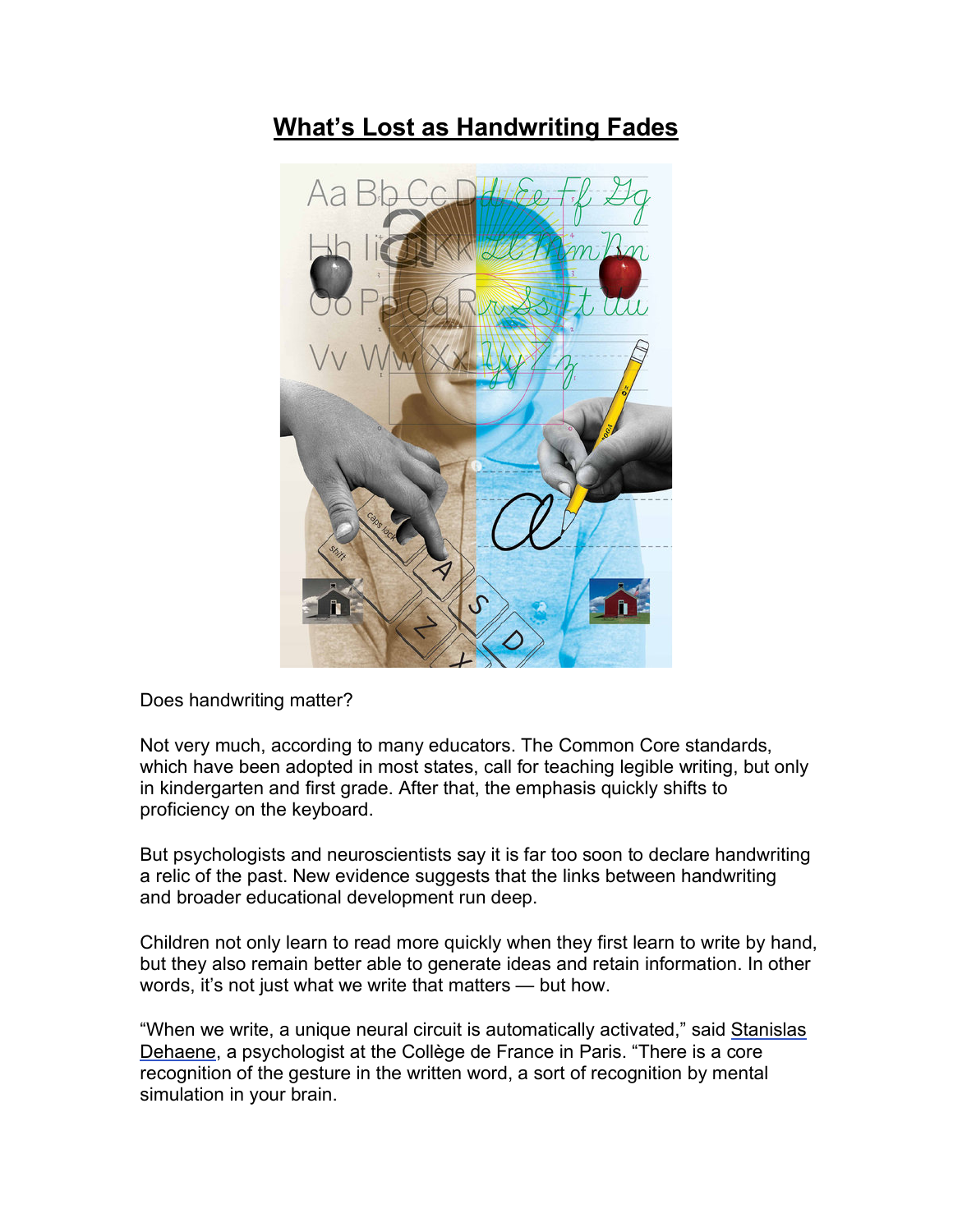"And it seems that this circuit is contributing in unique ways we didn't realize," he continued. "Learning is made easier."

A 2012 study led by Karin James, a psychologist at Indiana University, lent support to that view. Children who had not yet learned to read and write were presented with a letter or a shape on an index card and asked to reproduce it in one of three ways: trace the image on a page with a dotted outline, draw it on a blank white sheet, or type it on a computer. They were then placed in a brain scanner and shown the image again.

The researchers found that the initial duplication process mattered a great deal. When children had drawn a letter freehand, they exhibited increased activity in three areas of the brain that are activated in adults when they read and write: the left fusiform gyrus, the inferior frontal gyrus and the posterior parietal cortex.

By contrast, children who typed or traced the letter or shape showed no such effect. The activation was significantly weaker.

Dr. James attributes the differences to the messiness inherent in free-form handwriting: Not only must we first plan and execute the action in a way that is not required when we have a traceable outline, but we are also likely to produce a result that is highly variable.



Karin James, a psychologist at Indiana University, used a scanner to see how handwriting affected activity in children's brains. Credit A. J. Mast for The New York Times

That variability may itself be a learning tool. "When a kid produces a messy letter," Dr. James said, "that might help him learn it."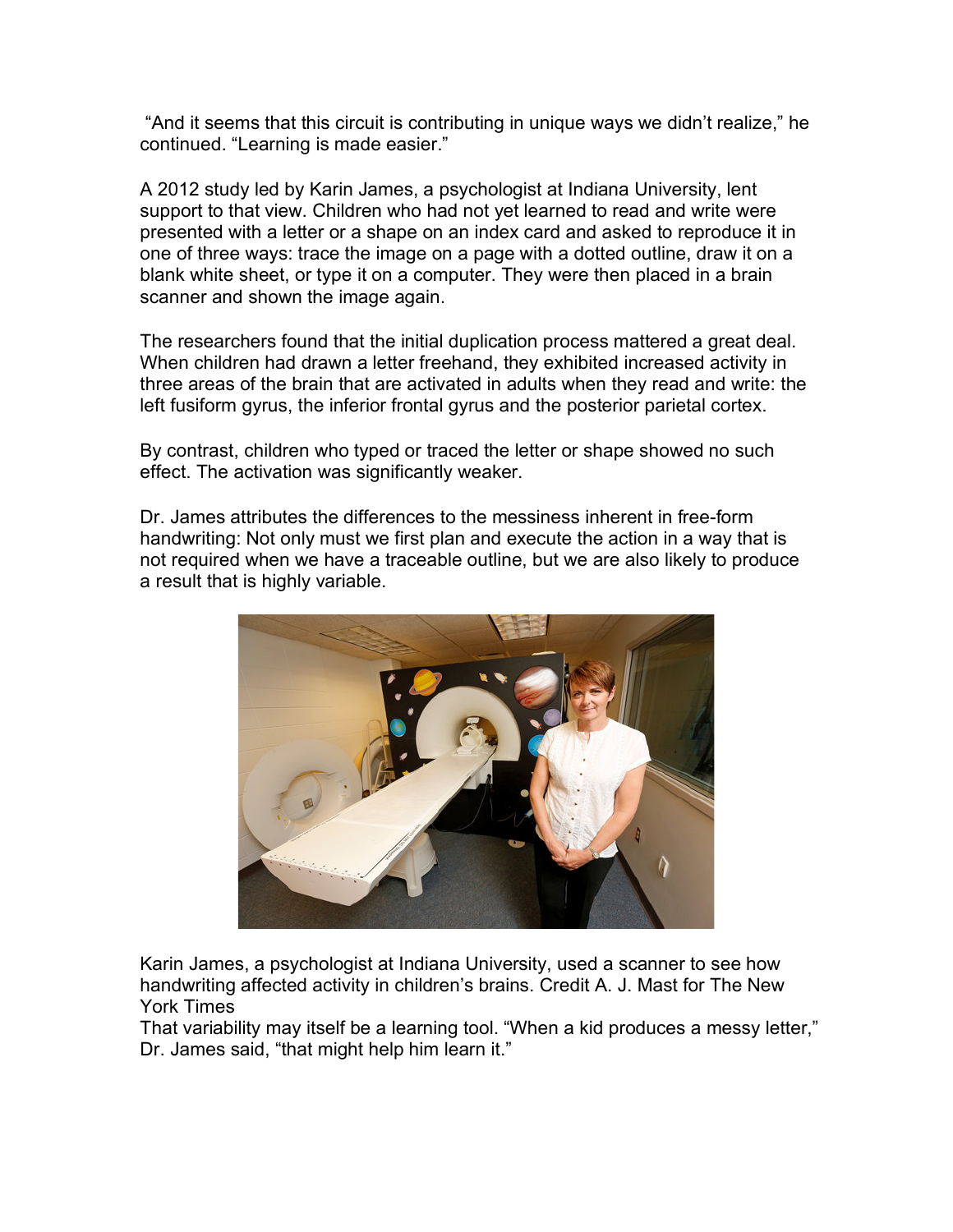Our brain must understand that each possible iteration of, say, an "a" is the same, no matter how we see it written. Being able to decipher the messiness of each "a" may be more helpful in establishing that eventual representation than seeing the same result repeatedly.

"This is one of the first demonstrations of the brain being changed because of that practice," Dr. James said.

In another study, Dr. James is comparing children who physically form letters with those who only watch others doing it. Her observations suggest that it is only the actual effort that engages the brain's motor pathways and delivers the learning benefits of handwriting.

The effect goes well beyond letter recognition. In a study that followed children in grades two through five, Virginia Berninger, a psychologist at the University of Washington, demonstrated that printing, cursive writing, and typing on a keyboard are all associated with distinct and separate brain patterns — and each results in a distinct end product. When the children composed text by hand, they not only consistently produced more words more quickly than they did on a keyboard, but expressed more ideas. And brain imaging in the oldest subjects suggested that the connection between writing and idea generation went even further. When these children were asked to come up with ideas for a composition, the ones with better handwriting exhibited greater neural activation in areas associated with working memory — and increased overall activation in the reading and writing networks.

|  |  | $LLLLLLLL$      |  |  |
|--|--|-----------------|--|--|
|  |  | 5555555         |  |  |
|  |  | p p p p p p p p |  |  |
|  |  | MMMMMMMM        |  |  |
|  |  |                 |  |  |